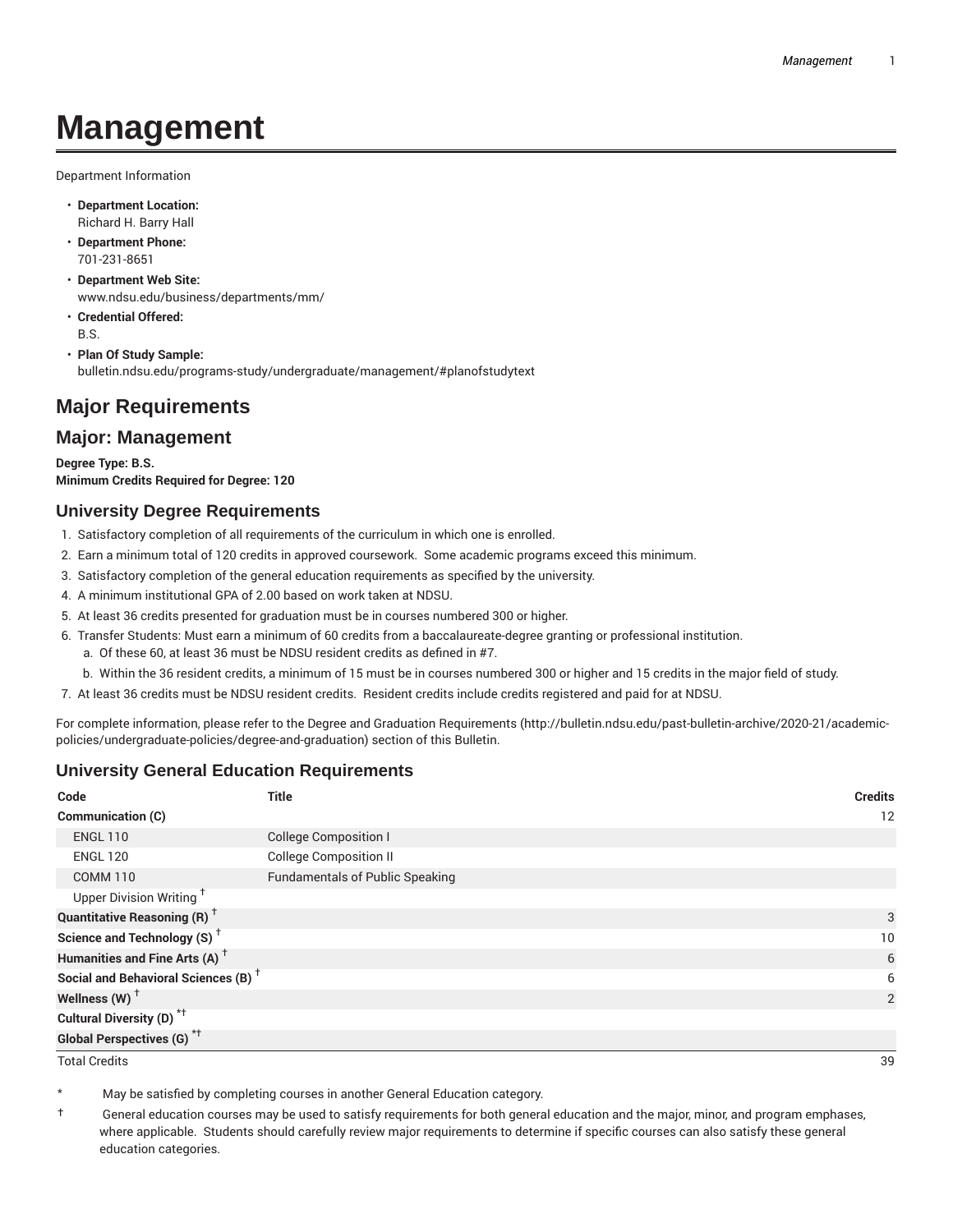• A list of university approved general education courses and administrative policies are available here (http://bulletin.ndsu.edu/past-bulletinarchive/2020-21/academic-policies/undergraduate-policies/general-education/#genedcoursestext).

#### **Major Requirements**

| Code                                                                                                   | <b>Title</b>                                                                                                                                                                                                                    | <b>Credits</b> |
|--------------------------------------------------------------------------------------------------------|---------------------------------------------------------------------------------------------------------------------------------------------------------------------------------------------------------------------------------|----------------|
|                                                                                                        | All courses taken for the Management Major require a grade of C or better. A minimum 2.5 cumulative GPA is required for admission to the<br>professional program, to enroll in 300 - 400 level courses, and to graduate.        |                |
| <b>Admission to Professional Program Requirements</b>                                                  |                                                                                                                                                                                                                                 |                |
| <b>COMM 110</b>                                                                                        | Fundamentals of Public Speaking (May satisfy general education category C)                                                                                                                                                      | 3              |
| <b>ECON 201</b>                                                                                        | Principles of Microeconomics (May satisfy general education category B and G)                                                                                                                                                   | 3              |
| or ECON 202                                                                                            | Principles of Macroeconomics                                                                                                                                                                                                    |                |
| <b>ENGL 120</b>                                                                                        | College Composition II (May satisfy general education category C)                                                                                                                                                               | 3              |
| <b>MATH 144</b>                                                                                        | <b>Mathematics for Business</b>                                                                                                                                                                                                 | 4              |
| <b>PSYC 111</b>                                                                                        | Introduction to Psychology                                                                                                                                                                                                      | 3              |
| or SOC 110                                                                                             | Introduction to Sociology                                                                                                                                                                                                       |                |
| <b>Management Major Requirements</b>                                                                   |                                                                                                                                                                                                                                 |                |
| ACCT 200                                                                                               | <b>Elements of Accounting I</b>                                                                                                                                                                                                 | 3              |
| ACCT 201                                                                                               | Elements of Accounting II                                                                                                                                                                                                       | 3              |
| MIS 116                                                                                                | Business Use of Computers (May satisfy general education category S)                                                                                                                                                            | 3              |
| <b>PHIL 216</b>                                                                                        | Business Ethics (May satisfy general education category A)                                                                                                                                                                      | 3              |
| <b>STAT 330</b>                                                                                        | Introductory Statistics (May satisfy general education category R)                                                                                                                                                              | 3              |
| <b>STAT 331</b>                                                                                        | <b>Regression Analysis</b>                                                                                                                                                                                                      | $\overline{2}$ |
| <b>ECON 201</b>                                                                                        | Principles of Microeconomics (May satisfy general education category B and G) <sup>1</sup>                                                                                                                                      | 3              |
| or ECON 202                                                                                            | Principles of Macroeconomics                                                                                                                                                                                                    |                |
| <b>PSYC 111</b>                                                                                        | Introduction to Psychology                                                                                                                                                                                                      | 3              |
| or SOC 110                                                                                             | Introduction to Sociology                                                                                                                                                                                                       |                |
| <b>ENGL 320</b>                                                                                        | Business and Professional Writing (May satisfy general education category C)                                                                                                                                                    | 3              |
|                                                                                                        | Admission to Professional Program Required prior to taking the following courses:                                                                                                                                               |                |
| <b>FIN 320</b>                                                                                         | Principles of Finance <sup>2</sup>                                                                                                                                                                                              | 3              |
| <b>MGMT 320</b>                                                                                        | Foundations of Management <sup>2</sup>                                                                                                                                                                                          | 3              |
| <b>MRKT 320</b>                                                                                        | Foundations of Marketing <sup>2</sup>                                                                                                                                                                                           | 3              |
| <b>MIS 320</b>                                                                                         | Management Information Systems <sup>2</sup>                                                                                                                                                                                     | 3              |
| <b>BUSN 430</b>                                                                                        | Legal and Social Environment of Business <sup>2</sup>                                                                                                                                                                           | 3              |
| <b>BUSN 489</b>                                                                                        | Strategic Management (Capstone Course) <sup>2</sup>                                                                                                                                                                             | 3              |
| <b>MGMT 330</b>                                                                                        | Foundations of Organizational Behavior                                                                                                                                                                                          | 3              |
| <b>MGMT 360</b>                                                                                        | <b>Operations Management</b>                                                                                                                                                                                                    | 3              |
| <b>MGMT 450</b>                                                                                        | Human Resource Management                                                                                                                                                                                                       | 3              |
| Management Elective Courses (MGMT Prefix) 300-400 Level<br>Select courses from current MGMT curriculum |                                                                                                                                                                                                                                 | 12             |
| <b>Management Elective Courses 300-400 Level</b>                                                       |                                                                                                                                                                                                                                 | 9              |
|                                                                                                        | Select courses from within the CoB, Prefixes of BUSN, MRKT, FIN, ACCT, MIS, ENTR (includes courses cross-listed with CoB courses)                                                                                               |                |
| <b>Management Elective Course 300-400 Level</b>                                                        |                                                                                                                                                                                                                                 | 3              |
|                                                                                                        | This 300-400 level elective can be external to the CoB and must be satisfied with a single 3-credit 300 - 400 level course. It cannot be used<br>to satisfy other requirements (includes courses cross-listed with CoB courses) |                |
| elective areas:                                                                                        | At least one of the following international courses must be included in the plan of study and can count in one of the managment 300-400 level                                                                                   |                |
| <b>BUSN 340</b>                                                                                        | <b>International Business</b>                                                                                                                                                                                                   |                |
| <b>BUSN 341</b>                                                                                        | <b>Global Business Environment</b>                                                                                                                                                                                              |                |
| <b>FIN 440</b>                                                                                         | <b>International Finance</b>                                                                                                                                                                                                    |                |
| <b>MGMT 440</b>                                                                                        | <b>International Management</b>                                                                                                                                                                                                 |                |

Total Credits 93

MRKT 440 **International Marketing**